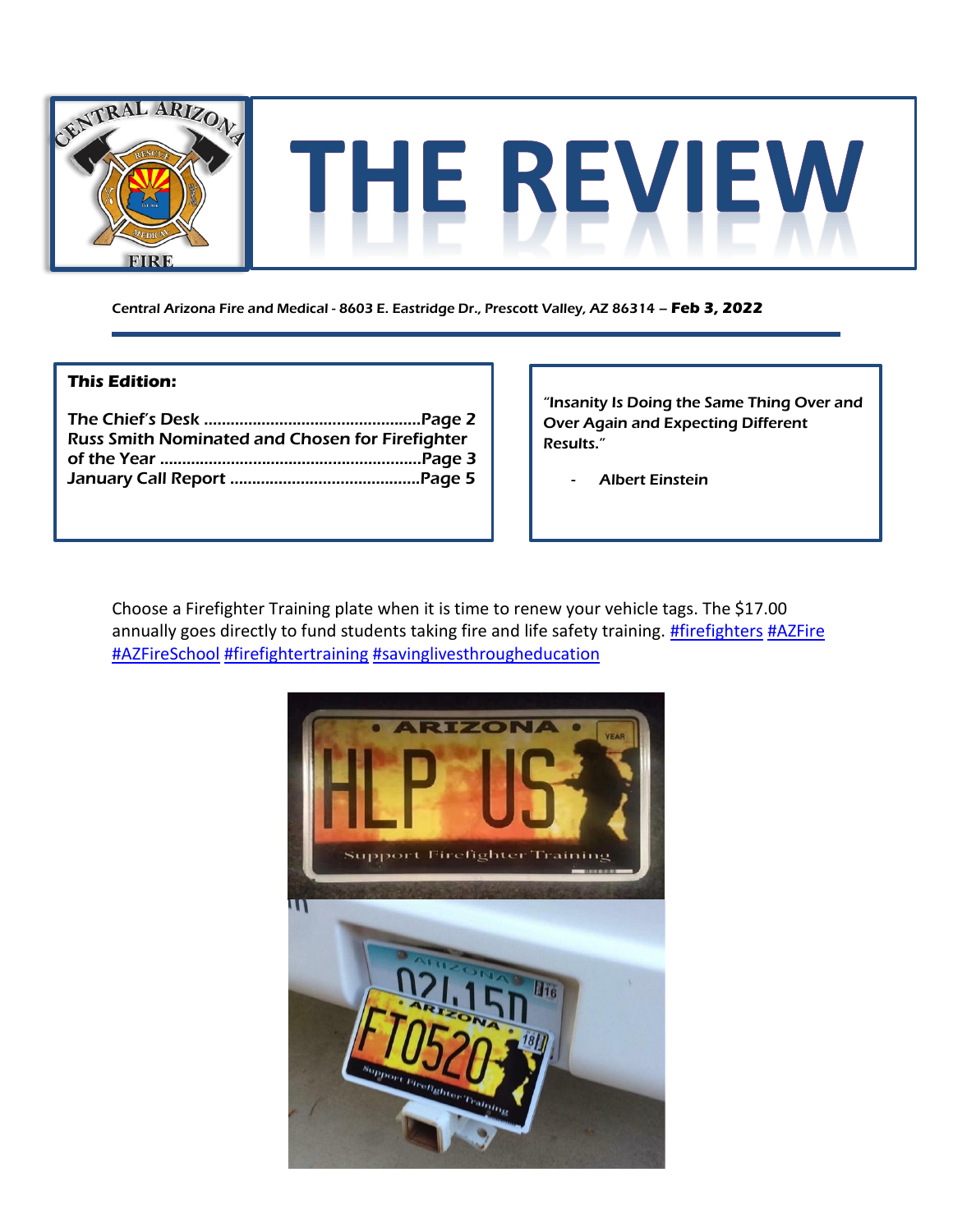# **The Chief's Desk**

Below is the fact sheet that is being used to educate legislators and others regarding the ambulance reform bill. I thought it would be good information to share with all of you.

# House Bill 2609 ambulance services; service areas

# **Problem**

The Certificate of Necessity (CON) system is broken. The system was designed initially to ensure patient safety through the CON application process but has become a barrier to entry for competitors to make application. Arizona is one of only two remaining states in the country to regulate CON license applications in this way.

Citizens expect to call for emergency transport and be transported to definitive care within a reasonable time. Not

## **Upcoming Events:**

Feb 7- 11: Chief to Facilitate Chief Executive Officer Program (CEOP) at the Delta Hotel and Convention Center in Mesa. Also, traveling back and forth between Mesa and the Capitol to meet with legislators.

### **Board Meetings:**

Feb 28: Administration CAFMA – 1700-1830

hours, nor in a personal vehicle or emergency vehicles not designed for patient transport. They care about receiving timely and proper transport and medical treatment.

# **Background**

The CON process was initially set up in order to protect the public, but it no longer functions to ensure that adequate services are provided to all Arizona communities. Through excessive regulation, a distinct lack of transparency, and little-to-no built-in oversight, the current statute is a roadblock to competition, and therefore a roadblock to consumers receiving the ambulance services they deserve.

The 1999 Arizona Auditor General's Performance Audit of Emergency Medical Services concluded that oversight is lacking and there are not sufficient procedures in place to monitor and assess response times and response time reporting. The Bureau of EMS reviews CONs every three years, but that review does not have to ensure that response standards meet population growth, geographic expansion, or development.

The CON process allows ambulance response performance to be self-reported annually without oversight or auditing to ensure accurate reporting, and reports do not have to follow governmental accounting standards. This bill will work to ensure transparency regarding response time data and financials. Taxpayers care about transparency. **Cont. Page 4**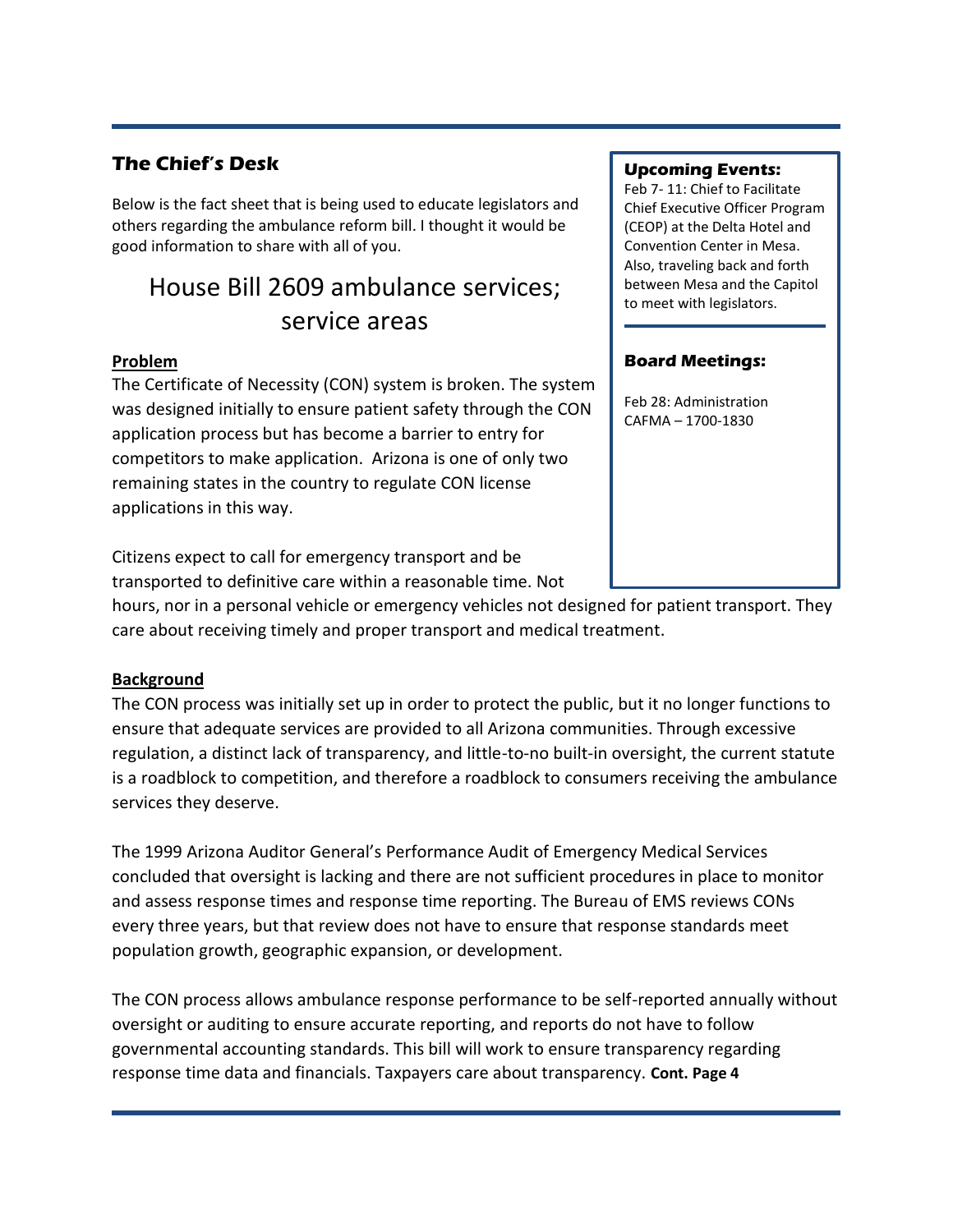# **Russ Smith Nominated and Chosen for Firefighter of the Year**

**By: Submitted by Chief Davis (This is not the entire nomination, just excerpts)**

Russ is involved in a lot more programs than most and is truly dedicated to serving our community. I will attempt to outline the accomplishments he has had and the many things he is involved in at CAFMA.

This past year, Russ was one of the instructors for our New Hire Academy, where he spent several off duty days instructing and training our new firefighters. Russ has always wanted to help others and invest in our newer firefighters. Russ is also sought out by others as a mentor and also to assist those that are preparing for a fire service career. This includes studying with potential new recruits and helping with mock oral boards.

Last year, Russ was recognized at a CAFMA board meeting for his response to an off duty car accident that him and his family came across while travelling in Northern AZ. We received a letter from the local FD Chief there who spoke very highly of Russ and was appreciative of his efforts in assisting that night.

Russ has a great sense of ownership and has since the day he was hired here. He and his family can be seen at numerous off duty charity and public events throughout the year, representing CAFMA. Here are a few of them: Fill-the-Boot, Turkey Drive, Prescott Christmas Light Parade, helped paint Captain Fields home and assisted with finding volunteers for several community events to include: Fill-the-Boot, 9/11 Ceremony, Patriot Run, Stuff the Bus, the Backpack Stuffing/Giveaway.

I have had the great pleasure of watching Russ progress in these first 5 or so years of his career. Russ is a solid paramedic that has great bedside manner with his patients and family that may be on scene. Russ is calm and cool during stressful calls and does not get rattled. He is very organized as a paramedic and is one of the best I have seen as a "team lead" during cardiac arrest calls. As a FF, Russ can always be counted on to carry out his tasks proficiently and with concern for everyone's safety. Russ is always looking for classes to take so that he can better himself and better serve our citizens. The list of succession plan classes Russ has taken over the last few years is very long and it is because of his own initiative that he gets these classes completed.

Some CAFMA programs Russ is involved include training, mask fit testing, Honor Guard, and Fire Pals. As an Honor Guard member, Russ participates in several events throughout the year, most of them on his days off. Russ also helped with setting up the Honor Watch coverage that we unfortunately were involved in last year with a Prescott FF and also a Verde Valley FF that had passed away. We were successful in both efforts and the neither FF were ever alone until their interment, much because of Russ and his dedication and persistence in getting the needed spots filled.

It is very hard to describe or put on paper just what Russ means to our organization and how much he is deserving of this recognition. What I gave above is a snapshot and most likely missing a few more things that Russ does or is involved in at CAFMA. I see bigger and better things for Russ in the future and know that he will be a Chief Officer for the organization in the future.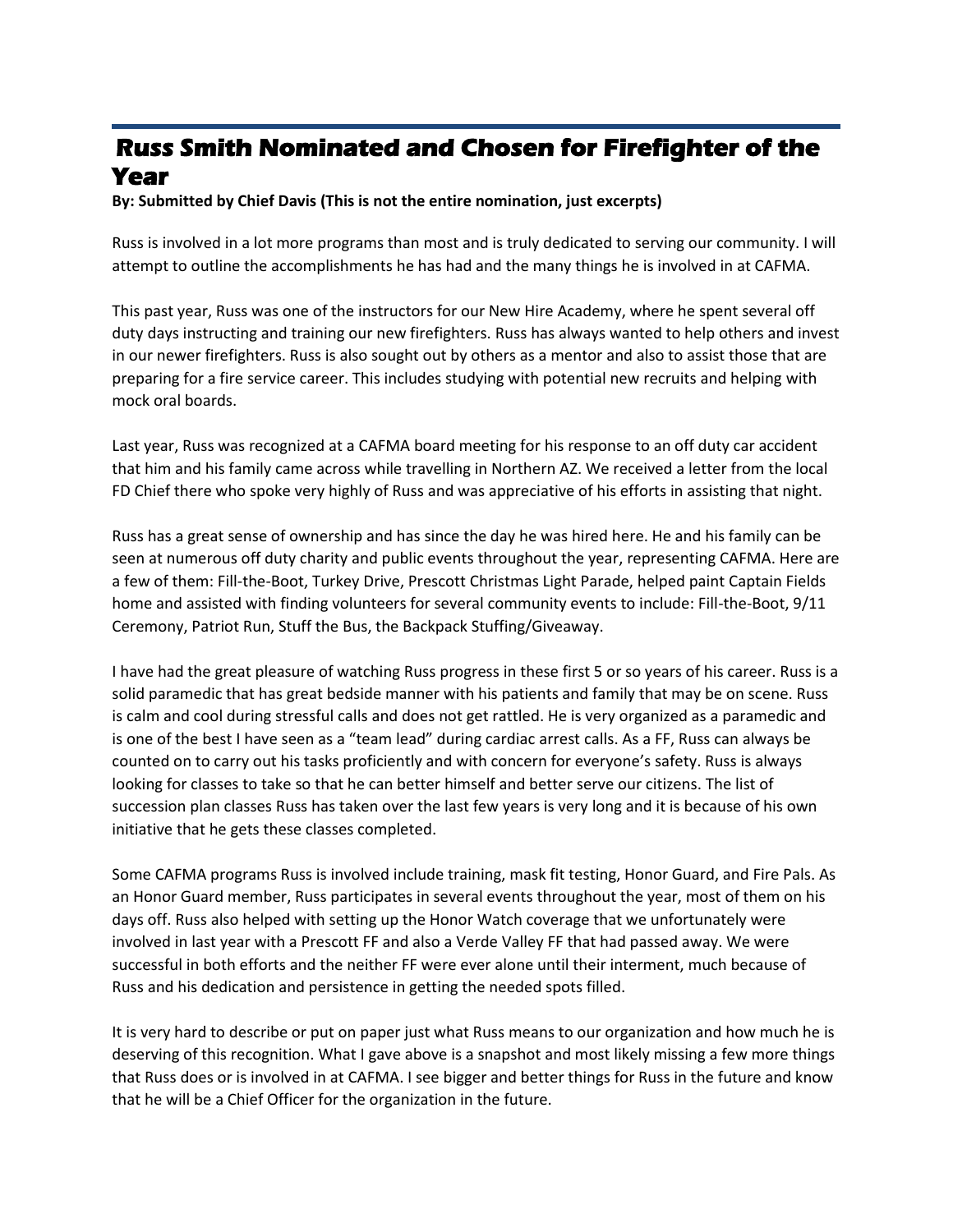If you have any questions regarding this nomination, please don't hesitate to give myself, Chief Cox, or Captain McCarty a call.

Thank you,

Brad Davis CAFMA Battalion 3 B-Shift

Congratulations Russ!

# **Chief's Desk Continued**

There are communities in Arizona that are covered solely by one single CON-holder, oftentimes a private company. The CON process allows for this current CON-holder to intervene in another ambulance provider's bid for permission to operate, lengthening the already prolonged application process. If a community is suffering due to a lack of ambulances and the applicant can prove need, the current CONholder should not be allowed to extend the process, oftentimes years, especially if that CON-holder is the problem. This serves as a roadblock to competition and interferes with the health and well-being of your constituents.

Current statute does not allow concerned agencies (fire, police, hospitals) without a CON a voice in the CON process. Taxpayers may express concern to a local agency in the hopes of receiving some relief, but that county, municipal government, fire service, or anyone without a CON cannot share those concerns as part of the current CON process. The bill clearly defines interested parties, thereby allowing those that are served by an ambulance service to have input regarding service levels and response times.

Currently, only a CON-holder may request emergency authority to operate ambulances in an underserved area, which limits those that can help in times of need. This bill authorizes the Department of Health Services (DHS) to grant a current ambulance provider, fire department, fire district, or fire authority temporary authority to operate in an underserved area.

The truth is that your constituents want to be able to call 9-1-1 in an emergency and have competent, well-trained ambulance staff at their side in a reasonable amount of time. They don't care if it is a private company or a public entity.

As it stands, the process prevents taxpayers from receiving life-saving medical transport. Arizona is one of only two states still using a CON process. It is well past time for Arizona communities to benefit from necessary ambulance reform.

#### **The Solution**

HB2609 will clear some of the unnecessary hurdles and streamline the process by: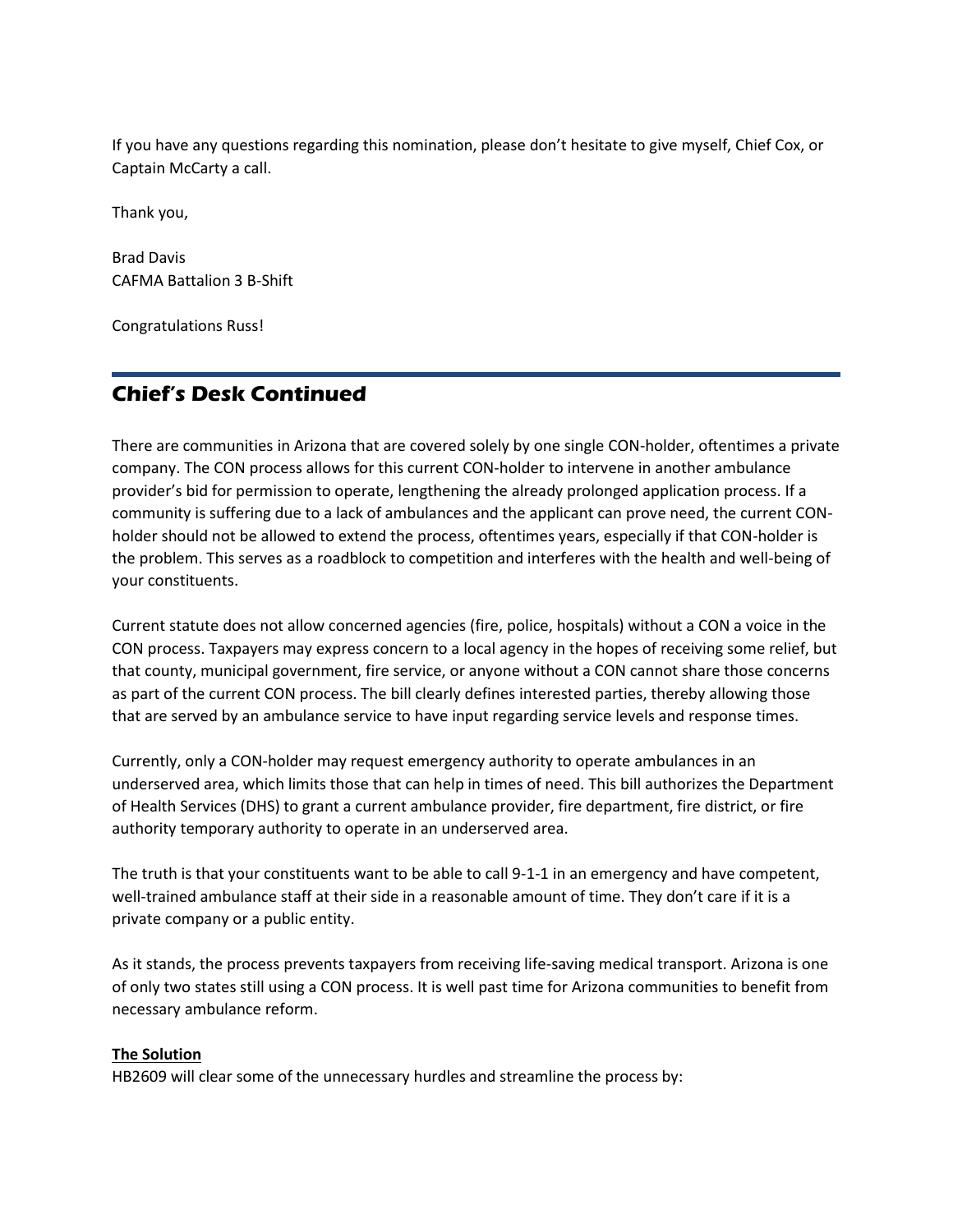**The bill** clearly defines interested parties, thereby allowing those that are served by an ambulance service to have input regarding service levels and response times.

**In the current statute**, response performance is self-reported annually without oversight or auditing to ensure the reports are accurate. **The bill** requires reporting to be reviewed to ensure honest and accurate reporting.

**In the current statute,** expansion of CON boundaries to match jurisdictional boundaries as an area grows is unclear. **The bill** clarifies that CON boundaries expand to meet jurisdictional boundaries as the jurisdiction grows.

**The bill** requires the Bureau of EMS to sit with the provider at each three-year renewal to review and possibly update response times based on, at minimum, population density, geographic, and medical considerations.

**The bill** would require DHS to develop a form that follows governmental accounting standards for governmental agencies who operate transport ambulances.

**The current statute** states that DHS is to regulate ambulance services to "provide for a viable business environment." **The bill** changes the language to state that DHS will regulate ambulance services maintaining patient care as the priority.

**The bill provides for the free market to function while maintaining / implementing checks and balances. It does not create new regulation.**

# **January Call Report**

**By: By GIS/Statistician Michael Freeman**

Note from Chief Freitag:

As you will see in the call report starting on the next page, our run numbers are already ahead of where we started last January. Honestly, we do not see things slowing down. Hopefully, we will get something done to fix the ambulance transport crisis in the coming months. You're all doing a fantastic job in a very frustrating time. I hope you understand that we are doing all we can to resolve the issue.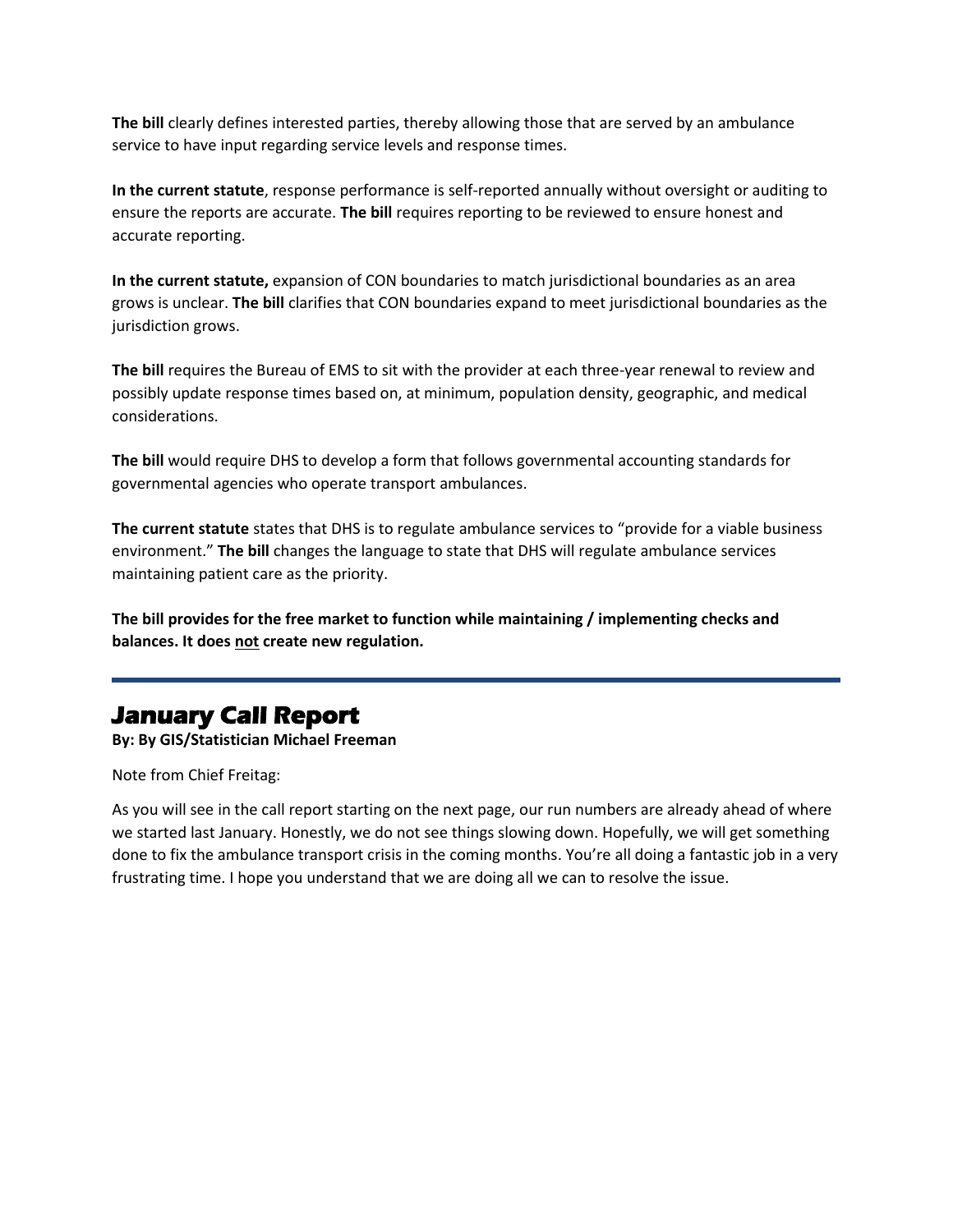| <b>Unit Workload History</b><br>(RESPONSES BY TYPE-1 ENGINES) |        |        |        |        |        |        |       |
|---------------------------------------------------------------|--------|--------|--------|--------|--------|--------|-------|
|                                                               | 2016   | 2017   | 2018   | 2019   | 2020   | 2021   | 2022  |
| Jan                                                           | 1,034  | 1,123  | 1,231  | 1,263  | 1,157  | 1,516  | 1,600 |
| Feb                                                           | 1,026  | 913    | 1,034  | 1,155  | 1,152  | 1,141  |       |
| Mar                                                           | 1,080  | 1,128  | 1,093  | 1,151  | 1,121  | 1,328  |       |
| Apr                                                           | 1,036  | 1,071  | 1,127  | 1,182  | 1,127  | 1,302  |       |
| May                                                           | 1,084  | 1,138  | 1,203  | 1,223  | 1,169  | 1,512  |       |
| Jun                                                           | 1,121  | 1,208  | 1,183  | 1,233  | 1,310  | 1,431  |       |
| Jul                                                           | 1,099  | 1,214  | 1,234  | 1,271  | 1,366  | 1,546  |       |
| Aug                                                           | 1,132  | 1,183  | 1,218  | 1,332  | 1,338  | 1,641  |       |
| Sep                                                           | 1,118  | 1,091  | 1,095  | 1,245  | 1,277  | 1,563  |       |
| Oct                                                           | 1,083  | 1,088  | 1,183  | 1,163  | 1,348  | 1,551  |       |
| Nov                                                           | 983    | 1,074  | 1,134  | 1,224  | 1,285  | 1,570  |       |
| Dec                                                           | 1,085  | 1,177  | 1,222  | 1,211  | 1,622  | 1,713  |       |
| <b>AVG</b>                                                    | 1,073  | 1,117  | 1,163  | 1,221  | 1,273  | 1,485  | 1,600 |
| <b>TOTAL</b>                                                  | 12,881 | 13,408 | 13,957 | 14,653 | 15,272 | 17,814 | 1,600 |